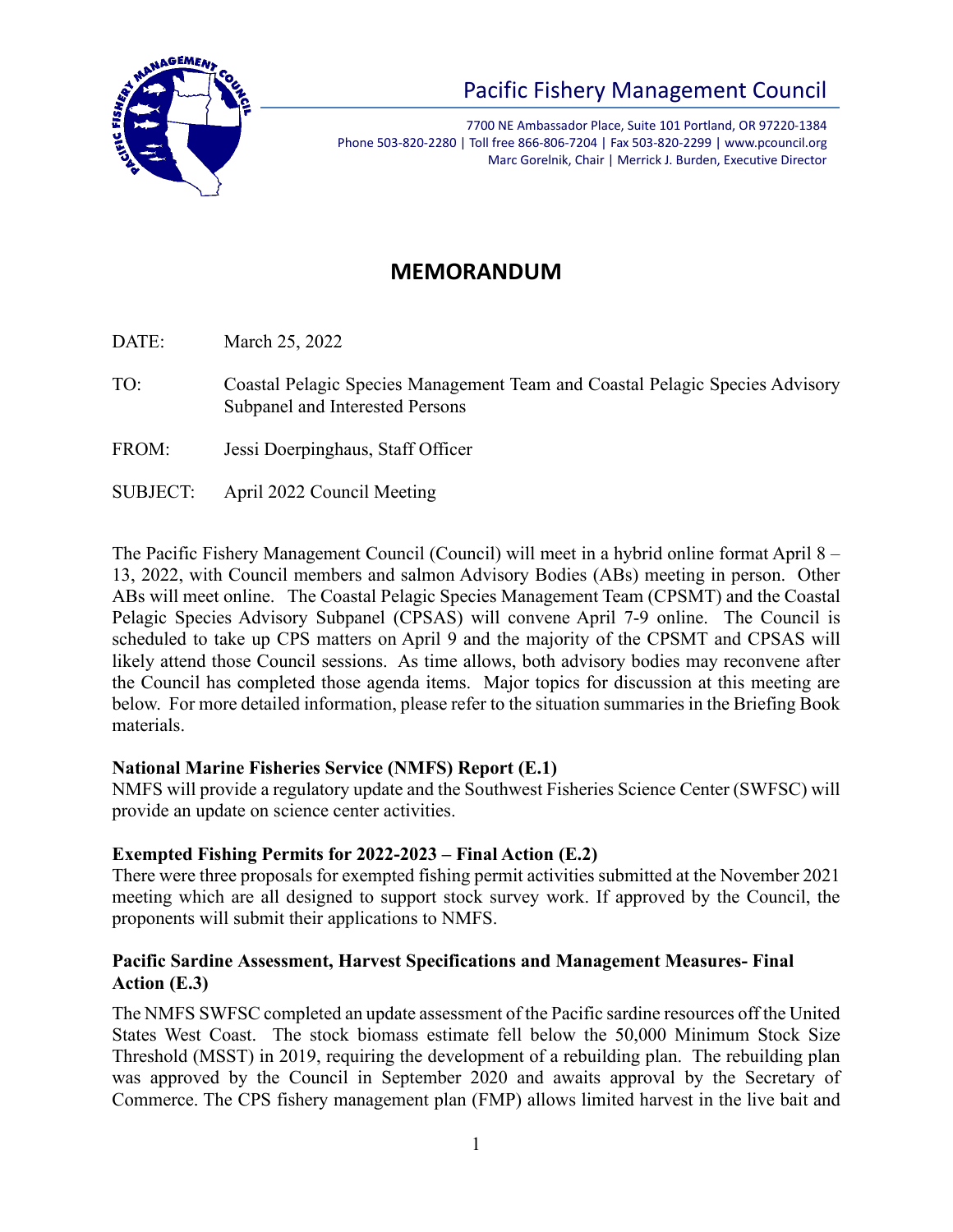small-scale fishing sectors while the stock is overfished. The CPSAS and CPSMT should be prepared to make recommendations on incidental and live bait harvest for the 2022 – 2023 fishing year.

## **Fishery Management Plan Management Categories –- Final Action (E.4)**

In November 2021, the Council adopted proposed changes to the CPS FMP for public review that would eliminate the labeling of stocks as Active, Monitored, or Prohibited but would not change the management, harvest control rules, or reference points for stocks in the FMP. The Council also directed the CPSMT to explore adding language referencing the CPS Stock Assessment and Fishery Evaluation document and Council Operating Procedure 9. The Council is expected to adopt final FMP language at this meeting.

## JKD:rdd

Enclosures:

- 1. Agenda Item A.4 Council Meeting Agenda
- 2. Agenda Item B.1 Open Comment
- 3. Agenda Item E.1 National Marine Fisheries Service Report
- 4. Agenda Item E.2 Exempted Fishing Permits for 2022-2023- Final Action
- 5. Agenda item E.3 Pacific Sardine Assessment, Harvest Specifications, and Management Measures- Final Action
- 6. Agenda Item E.4 Fishery Management Plan Management Categories- Final Action
- 7. Agenda Item H.2 Membership Appointments and Council Operating Procedures
- 8. Agenda Item H.3 Future Council Meeting Agenda and Workload Planning
- 9. CPSMT Agenda
- 10. CPSAS Agenda
- 11. General Information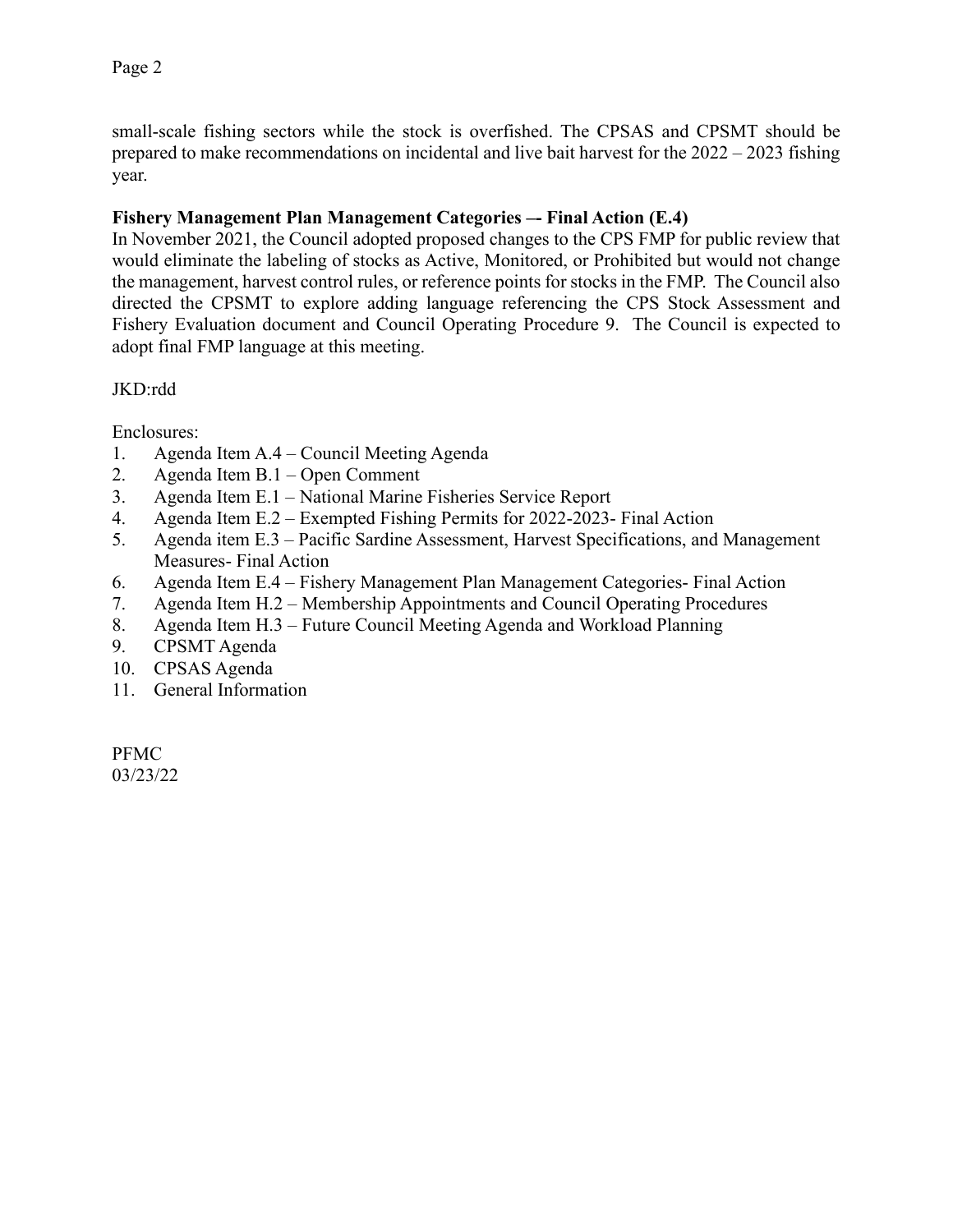

7700 NE Ambassador Place, Suite 101 Portland, OR 97220-1384 Phone 503-820-2280 | Toll free 866-806-7204 | Fax 503-820-2299 | www.pcouncil.org Marc Gorelnik, Chair | Merrick J. Burden, Executive Director

## **MEMORANDUM**

DATE: March 25, 2022

TO: Enforcement Consultants

FROM: Jim Seger Staff Officer

SUBJECT: April 2022 Council Meeting Materials

The Council together with its Salmon Technical Team (STT) and the Salmon Advisory Subpanel (SAS) will meet April 7-13 at the Doubletree by Hilton Hotel, Seattle Airport, Seattle, Washington. Other Council advisory bodies will be meeting April 7-13 via webinar. All meetings are open to the public and there will be an opportunity each day for public comment.

The main meeting for the Enforcement Consultants (EC) will be held Thursday, April 7, at 9 a.m. and the EC will have additional sessions as needed on an ad hoc basis Friday, April 8 through Tuesday, April 12. Ad hoc sessions scheduled during that period, and the times for those sessions, will be posted on the EC webinar screen and/or the Council's April meeting website.

Instructions for how to connect to Advisory Body webinars will be posted on the Council's [April](https://www.pcouncil.org/council_meeting/april-6-13-2022-council-meeting/) 2022 [Meeting](https://www.pcouncil.org/council_meeting/april-6-13-2022-council-meeting/) webpage prior to the first day of the meeting. *Upon entering the meeting, please modify your entry on the participant list to reflect your full identification (full name and agency acronym*). This additional information helps participants identify speakers in the webinar. It is recommended that you use a computer headset to listen to the meeting, but you may use your telephone for the audio-only portion of the meeting. The audio portion may be attended using a telephone by following the connect to audio instructions on your screen, shown after joining the webinar.

Enclosed are materials for items on the EC Agenda and additional items that might be of interest to you.

JLS:rdd

Enclosures:

- 1. Agenda Item A.4, Proposed Council Meeting Agenda
- 2. EC Agenda
- 3. GAP Agenda
- 4. GMT Agenda
- 5. HC Agenda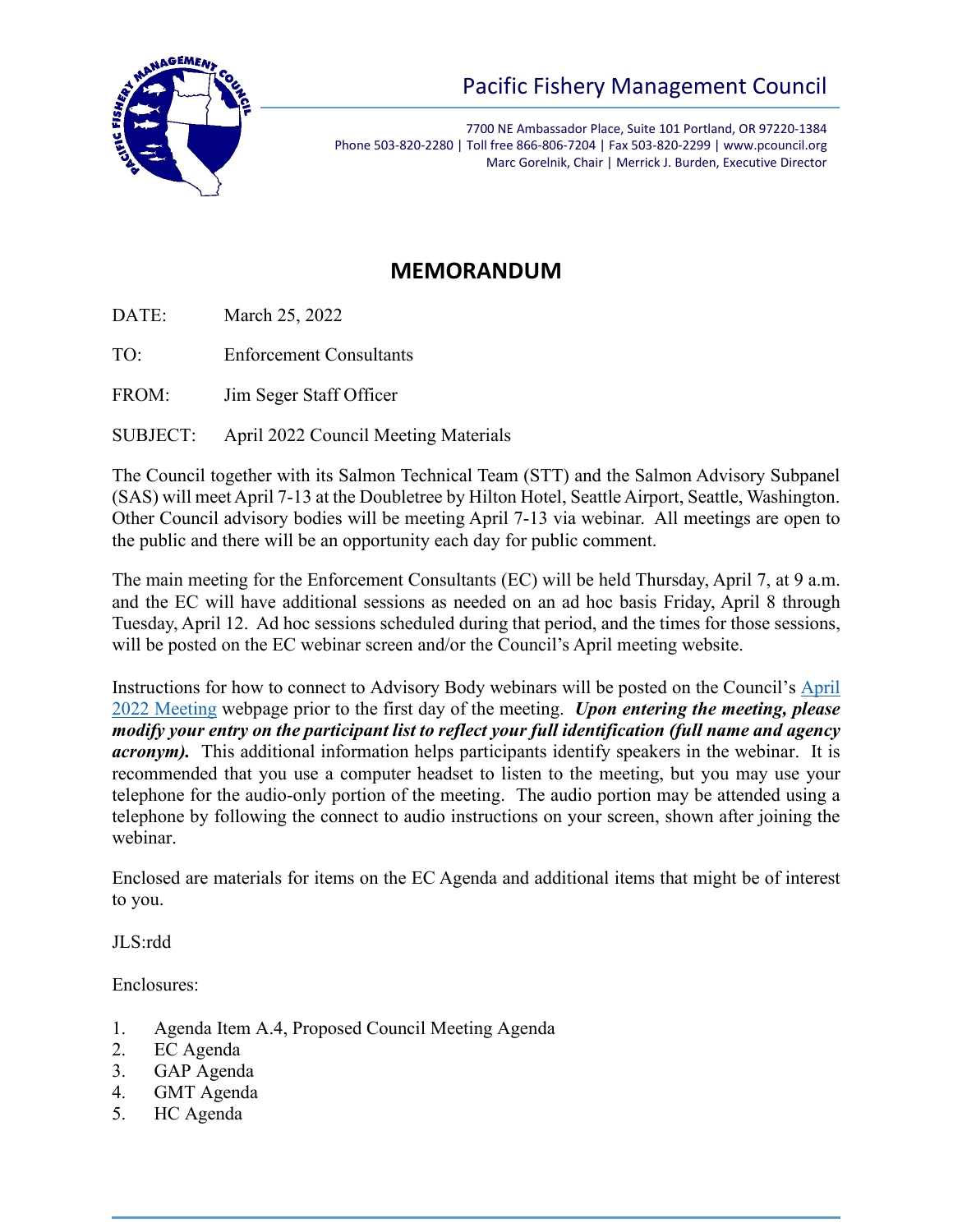- 6. CPSAS Agenda
- 7. CPSMT Agenda
- 8. SAS Agenda
- 9. SSC Agenda
- 10. STT Agenda

### *Salmon Management*

- 11. D.2 Tentative Adoption of 2022 Management Measures for Analysis
- 12. D.3 Clarify Council Direction on 2022 Management Measures
- 13. D.5 Further Direction for 2022 Management Alternatives
- 14. D.6 2022 Management Measures Final Action

#### *Coastal Pelagics Species Management*

- 15. E.2 Exempted Fishing Permits (EFPs) for 2022-2023 Final Action
- 16. E.3 Pacific Sardine Assessment, Harvest Specifications, and Management Measures Final Action

#### *Groundfish Management*

- 17. F.4 Preliminary Preferred Management Measure Alternatives for 2023-2024 Fisheries
- 18. F.6 Non-trawl Sector Area Management Measures
- 19. F.7 Electronic Monitoring Update
- 20. F.8 Inseason Adjustments for 2022 Final Action

### *Pacific Halibut Management*

21. G.1 Incidental Catch Limits for the Salmon Troll Fishery – Final Action

#### *Administrative Matters*

- 22. H.2 Membership Appointments and Council Operating Procedures
- 23. H.3 Future Council Meeting Agenda and Workload Planning

## *Enforcement Management*

24. I.1 Annual U.S. Coast Guard West Coast Fishery Enforcement Report

## *Other Information*

25. General Information and Council Roster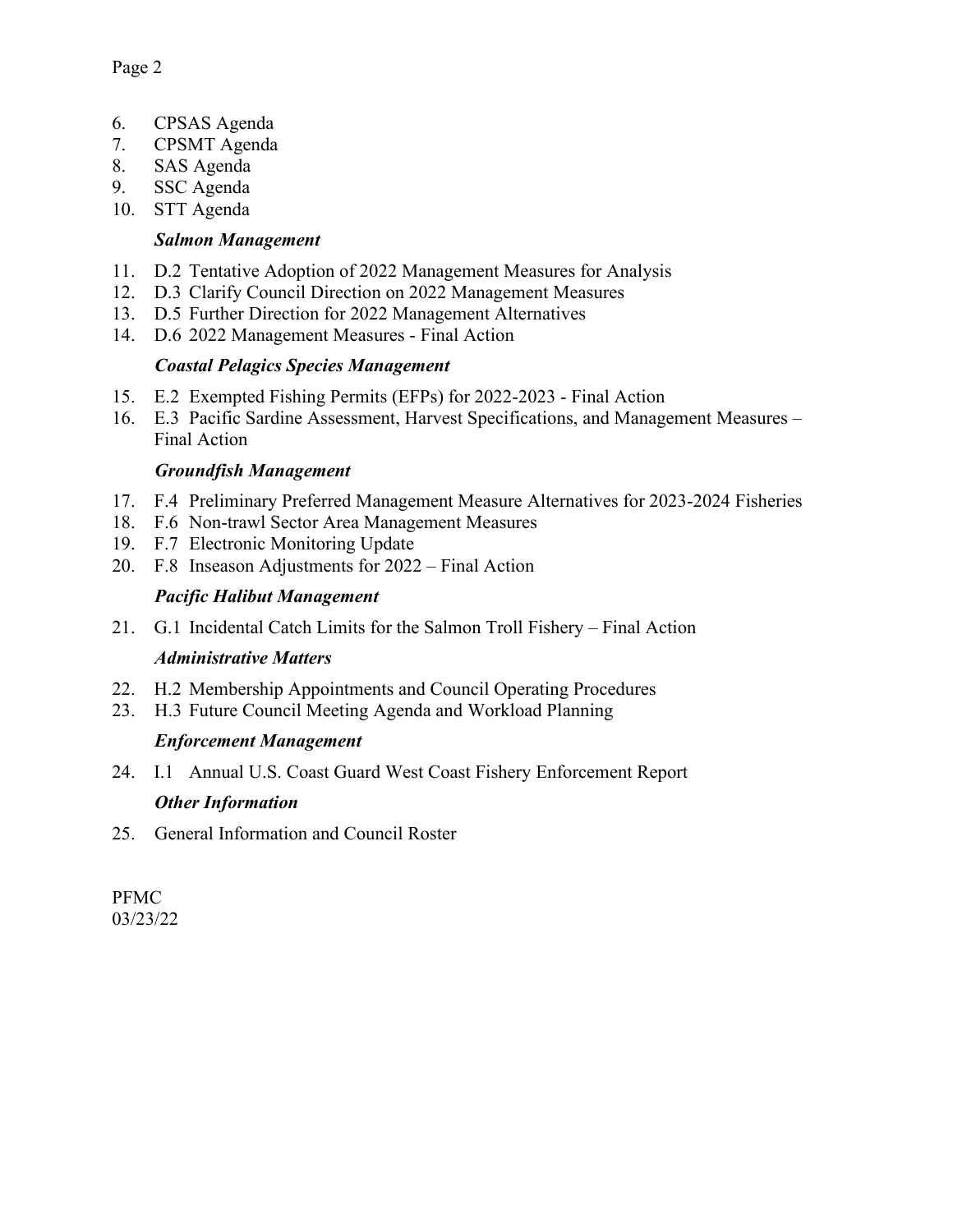

7700 NE Ambassador Place, Suite 101 Portland, OR 97220-1384 Phone 503-820-2280 | Toll free 866-806-7204 | Fax 503-820-2299 | www.pcouncil.org Marc Gorelnik, Chair | Merrick J. Burden, Executive Director

## **MEMORANDUM**

DATE: March 25, 2022

- TO: Groundfish Advisory Subpanel, Groundfish Management Team, and Groundfish Interested Persons
- FROM: Mr. Todd Phillips, Groundfish Staff Officer
- SUBJECT: April 2022 Council Meeting Materials

The Pacific Fishery Management Council (Council) together with its salmon advisory bodies will meet April 7-13 at the Doubletree by Hilton Hotel, Seattle Airport, Seattle, Washington. Other Council advisory bodies will be meeting April 7-13 via webinar. The Groundfish Management Team (GMT) online meeting will begin at 8 a.m. on Thursday, April 7. The Groundfish Advisory Subpanel (GAP) online meeting will begin at 8 a.m. on Friday, April 8. Both sessions are scheduled to conclude on Tuesday, April 12.

Instructions for how to connect to advisory body webinars will be posted on the Council's [April](https://www.pcouncil.org/council_meeting/april-6-13-2022-council-meeting/)  2022 [Meeting webpage](https://www.pcouncil.org/council_meeting/april-6-13-2022-council-meeting/) prior to the first day of the meeting. It is recommended that you use a computer headset to listen to the meeting, but you may use your telephone for the audio-only portion of the meeting. The audio portion may be attended using a telephone by following the connect to audio instructions on your screen, shown after joining the webinar. Please remember to enter your full name (including your Agency acronym, if appropriate) when prompted on the webinar entry screen. This additional information helps Council identify speakers in the webinar.

The Council is scheduled to consider several important groundfish agenda items and related matters of interest. The briefing book materials attached to this memorandum provide detailed information for these items on the Council's April 2022 agenda; however, the following agenda items, summarized below, may be of particular interest.

## **F.2 Trawl Cost Recovery Report**

The Council will receive its annual report from the National Marine Fisheries Service (NMFS) on the trawl cost recovery program. Under this agenda item, the Council has the opportunity to review the costs and fee collections data as well as fee rates for this year.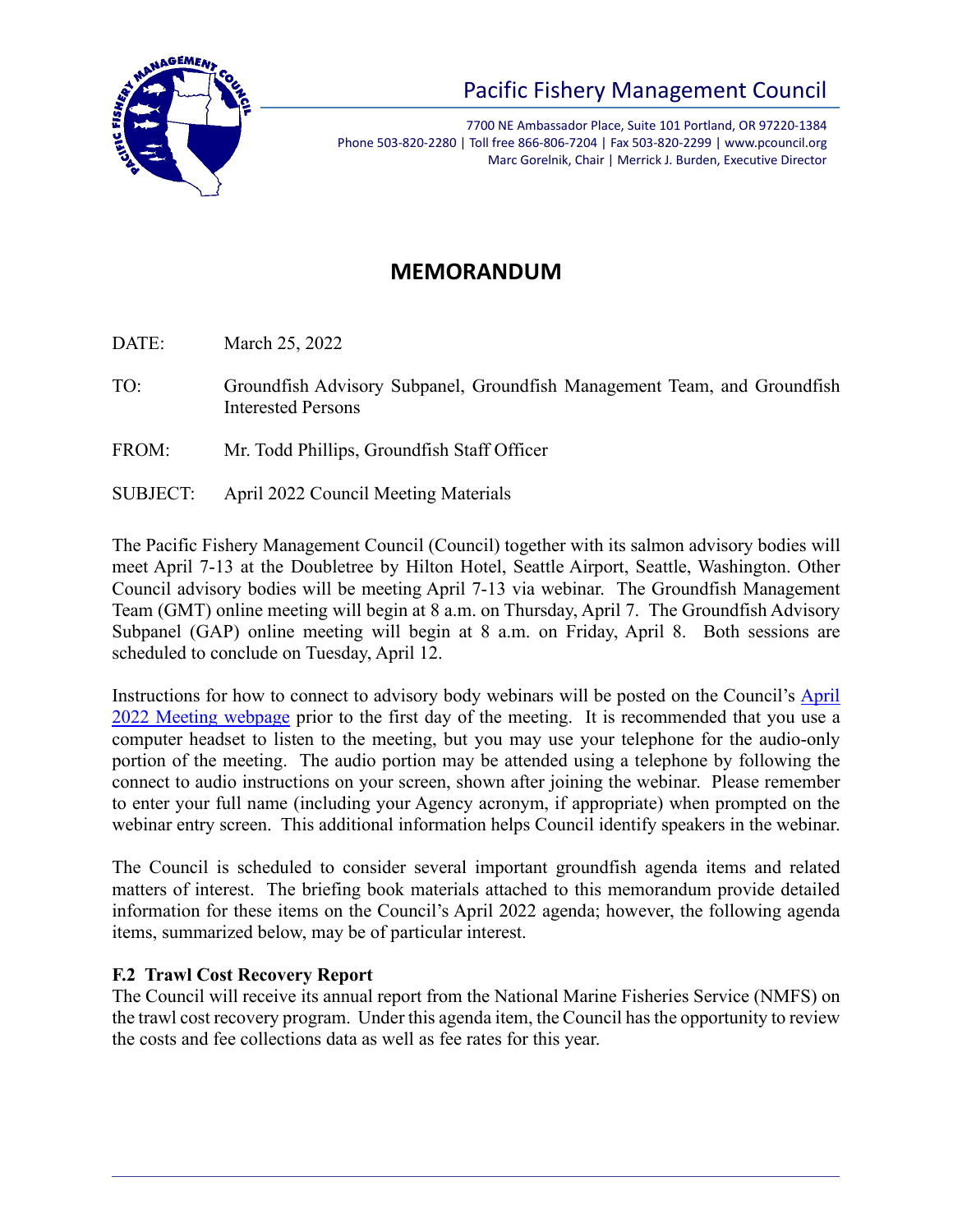## **F.3 Biennial Harvest Specifications for 2023-2024 Fisheries – Final Action**

In September and November 2021, the Council adopted preliminary preferred alternatives (PPAs) for 2023 and 2024 harvest specifications, and annual catch limits for groundfish stocks and stock complexes. The Council is scheduled to adopt final preferred alternatives at this meeting.

## **F.4 Preliminary Preferred Management Measure Alternatives for 2023-2024 Fisheries**

The Council is scheduled to select their preliminary preferred alternatives for the 2023-2024 biennial groundfish management measure. The GMT has developed an analytical document (Agenda Item F.3, Attachment 2, April 2022) that provides detailed analyses for both routine management measure, such as changes to trip limits adjustments, allocations, etc. and new management measures, such as FMP amendments, change to the primary tier sablefish fishery season end date, etc. The GMT and GAP should review all reports associated with this item and provide recommendations to the Council in order to aid their decision making process in selecting PPAs.

**F.5 Implementation of the 2022 Pacific Whiting Fishery Under the U.S./Canada Agreement**

A new [stock assessment](https://www.pcouncil.org/documents/2022/03/status-of-the-pacific-hake-whiting-stock-in-the-u-s-and-canadian-waters-in-2022.pdf/) for Pacific whiting was conducted and endorsed by the Scientific Review [Group](https://www.pcouncil.org/documents/2022/03/joint-canada-usa-scientific-review-group-report-for-2022.pdf/) in the U.S./Canada Pacific Whiting Treaty Process. The Joint Management Committee met March 1-3 to formalize their recommendations for the coastwide (U.S. and Canada) total allowable catch. The Council will be informed of the outcomes from this meeting and consider any necessary actions regarding the 2022 Pacific whiting U.S. annual catch limit.

## **F.6 Non-Trawl Sector Area Management Measures**

During the November 2021 meeting, the Council adopted a revised purpose and need statement and a range of alternatives (ROAs) to provide fishing access to the Non-Trawl Rockfish Conservation Area (NT\_RCA), modify allowed gear types and the existing boundaries of the NT\_RCA, repeal Cowcod Conservation Areas (CCAs), and potentially modify certain Essential Fish Habitat Conservation Areas (EFHCAs). Council staff provide an analysis of the current ROAs for further consideration and development of the action. The Council is scheduled to review the draft analysis and potentially revise the ROAs that would continue to meet the purpose and need statement adopted by the Council.

## **F.7 Electronic Monitoring Program Update**

The Council is scheduled to review the electronic monitoring (EM) Program status update from NMFS, consider potential policy changes to the EM Program as well as the scheduling of future agenda items for Council consideration. The Council's Ad Hoc Groundfish Electronic Monitoring Policy Advisory and Technical Advisory Committees will meet on March 30<sup>th</sup> to discuss the policy updates from NMFS and provide a supplemental report for Council consideration.

## **F.8 Inseason Adjustments – Final Action**

This agenda item will consider progress to date of the groundfish fisheries as well as routine inseason adjustments to the 2022 fisheries, as necessary, to achieve conservation objectives. No adjustments were recommended by Council at their March 2022 meeting.

## **H.1 Final West Coast Regional Framework for Determining the Best Scientific Information Available**

The Council considered the NMFS draft West Coast framework for determining best scientific information available (BSIA) at their November 2021 meeting and requested the NMFS West Coast Region consider the comments and recommendations provided by the Council's advisory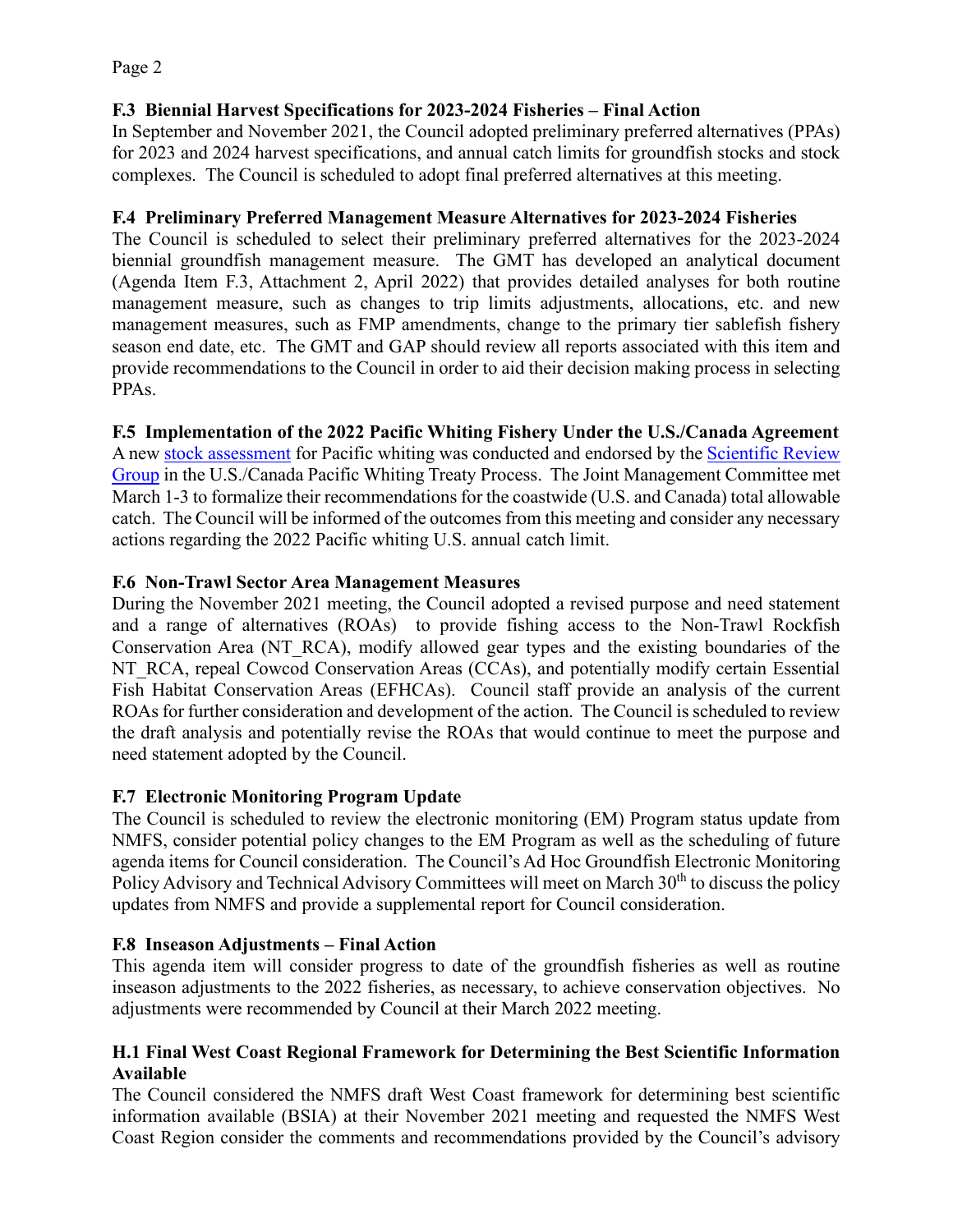## Page 3

bodies, e.g., [Science and Statistical Committee,](https://www.pcouncil.org/documents/2021/11/c-4-a-supplemental-ssc-report-1.pdf/) in the final draft. At this meeting, the Council is scheduled to review and comment on the final draft of the West Coast BSIA framework. The GMT and GAP should review this framework and comment as appropriate.

## **Other Items**

- On March 25, 2022, the GMT will host its pre-April Council meeting [webinar.](https://www.pcouncil.org/events/groundfish-management-team-to-hold-online-meeting-march-25-2022/)
- On March 30, 2022, the Ad Hoc Groundfish Electronic Monitoring Policy Advisory Committee and Technical Advisory Committee will meet via [webinar.](https://www.pcouncil.org/events/ad-hoc-groundfish-electronic-monitoring-policy-advisory-committee-and-technical-advisory-committee-to-meet-march-30-2022/)
- On April 5, the Marine Planning Committee will hold a [webinar](https://www.pcouncil.org/events/ad-hoc-marine-planning-committee-to-hold-online-work-session-tuesday-april-5-2022/) to discuss offshore wind energy development, NOAA Aquaculture Opportunity Areas, and other relevant items.

This mailing includes the enclosures listed below. Please review these briefing materials in advance to facilitate an efficient meeting week. Briefing materials for this meeting can be accessed from the April 2022 [Meeting webpage.](https://www.pcouncil.org/council_meeting/april-6-13-2022-council-meeting/)

Thank you for your commitment to the Council process and management of Pacific groundfish fisheries.

TMP:rdd

Enclosures include:

- 1. Agenda Item A.4 Council Meeting Agenda
- 2. Agenda Item B.1 Open Comment Items
- 3. Agenda Item F Groundfish Management
- 4. Agenda Item H– Administrative
- 5. Enforcement Consultants Agenda
- 6. GAP Agenda
- 7. GMT Agenda
- 8. Scientific and Statistical Committee Agenda and Draft Minutes
- 9. General Information and Council Roster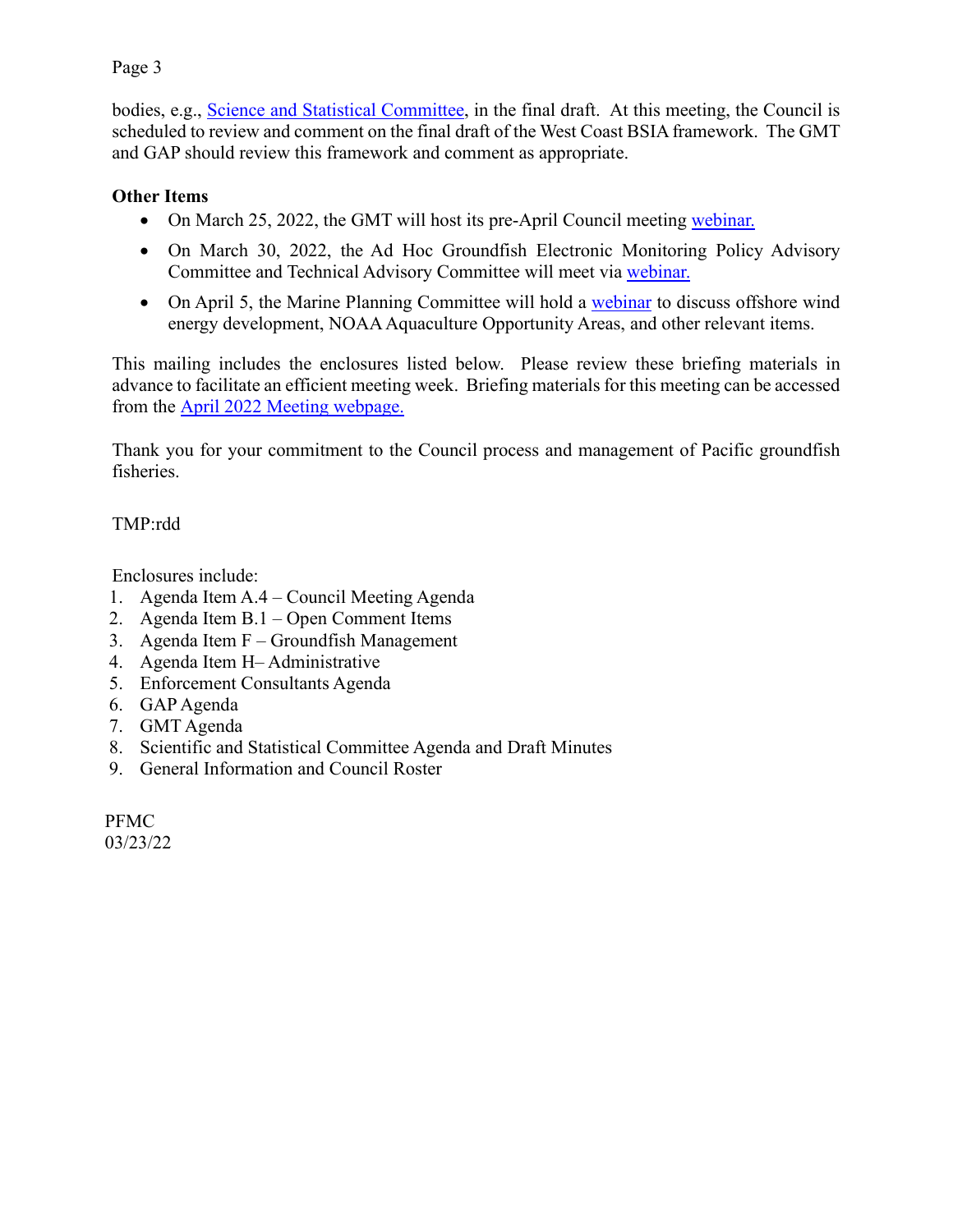

7700 NE Ambassador Place, Suite 101 Portland, OR 97220-1384 Phone 503-820-2280 | Toll free 866-806-7204 | Fax 503-820-2299 | www.pcouncil.org Marc Gorelnik, Chair | Merrick J. Burden, Executive Director

# **MEMORANDUM**

DATE: March 25, 2022

- TO: Salmon Advisory Subpanel, Salmon Technical Team, Model Evaluation Workgroup, and Interested Persons
- FROM: Robin Ehlke, Staff Officer
- SUBJECT: April 2022 Council Meeting

In conjunction with the April Pacific Fishery Management Council (Council) meeting, the Salmon Technical Team (STT) and the Salmon Advisory Subpanel (SAS) will meet at the Doubletree by Hilton Hotel Seattle. The Model Evaluation Workgroup (MEW) will meet online. The STT will meet in the Cascade Rooms 3-4 starting at 8 a.m. April 7 and continue through April 13; the SAS will meet in the Cascade Rooms 5-6 starting at 8 a.m. April 7 and continue through April 12. The MEW will meet beginning at 10 a.m. on April 7. The Council will begin the salmon agenda on April 8 and continue through April 12. Other topics of interest on the Council agenda include habitat and Pacific halibut.

The Council will start the salmon agenda (Agenda Item D) on Friday, April 8 and continue through Tuesday, April 12. Incidental catch of Pacific halibut in the troll fishery will be finalized on Sunday, April 10 (Agenda Item G).

The main salmon issue before the Council will be adopting final management measure recommendations for 2022 ocean fisheries (Agenda Items D.2, D.3, D.5, and D.6). The Methodology Review for preliminary topic selection will be covered under Agenda Item D.4, and National Marine Fisheries Service will provide a report on salmon related topics under Agenda Item D.1.

Pacific halibut is on the Council's agenda for Sunday, April 10. Under Agenda Item G.1, the SAS will need to recommend landing restrictions for the 2022 troll salmon fisheries to allow for incidental halibut harvest.

The STT chair will join the SAS meeting at 8:15 a.m. Thursday, April 7 and respond to technical questions regarding the 2022 fishery alternatives as presented in Preseason Report II. The SAS should have its preliminary management measures (Agenda Item D.2) completed as soon as possible, but no later than 4:00 p.m. Thursday, April 7. This will allow time for compilation and processing. Please work with the Council staff to coordinate your efforts.

On Sunday April 10, the final regional Best Scientific Information Available (BSIA) framework is scheduled to be adopted by the Council. Habitat topics (C.1) will be discussed on Friday, April 7. The United States Coast Guard will give their annual report under Agenda Item I.1 on Tuesday, April 12.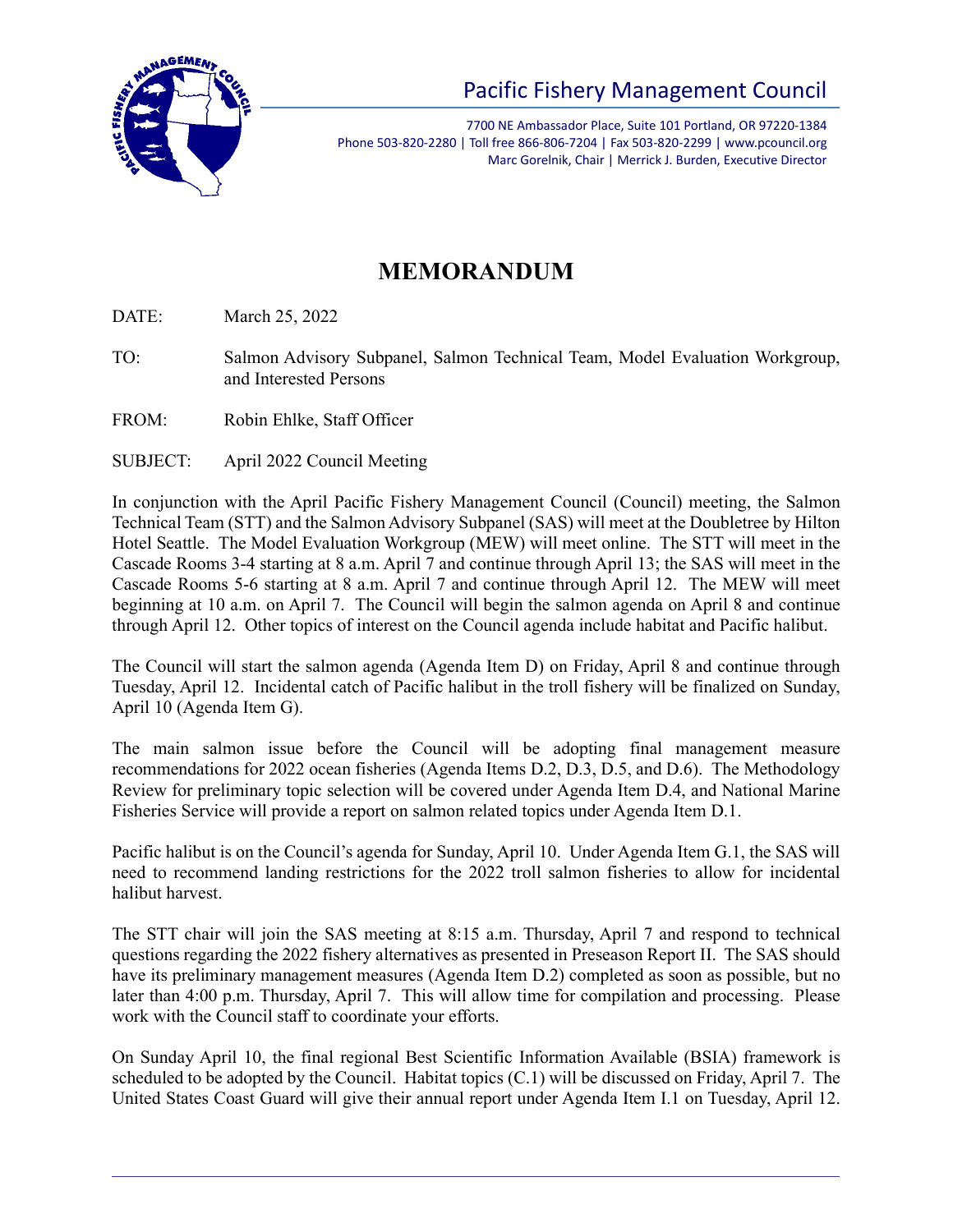Page 2

On Wednesday, April 13 the Council will discuss Administrative issues including Membership appointments and Council Operating Procedures (Agenda Item H.2), and future Council meeting agendas and workload (Agenda Item H.3).

Please take the necessary time needed to review and familiarize yourself with briefing materials thoroughly before the meeting. If you have any questions, please feel free to contact me.

Thank you for your assistance in the Council's salmon management process.

RDE:rdd

Enclosures:

- 1. Agenda Item A.4 Council Agenda
- 2. Agenda Item C.1 Habitat Issues
- 3. Agenda Items D.1 through D.6 Salmon Management
- 4. Agenda Items G.1 Pacific Halibut Management
- 5. Agenda Item H.1 through H.3 Council Administrative Matters
- 6. Informational Reports
- 7. Proposed SAS Agenda
- 8. Proposed STT Agenda
- 9. Proposed SSC Agenda
- 10. Proposed MEW Agenda
- 11. Proposed HC Agenda
- 12. General Information and Council Roster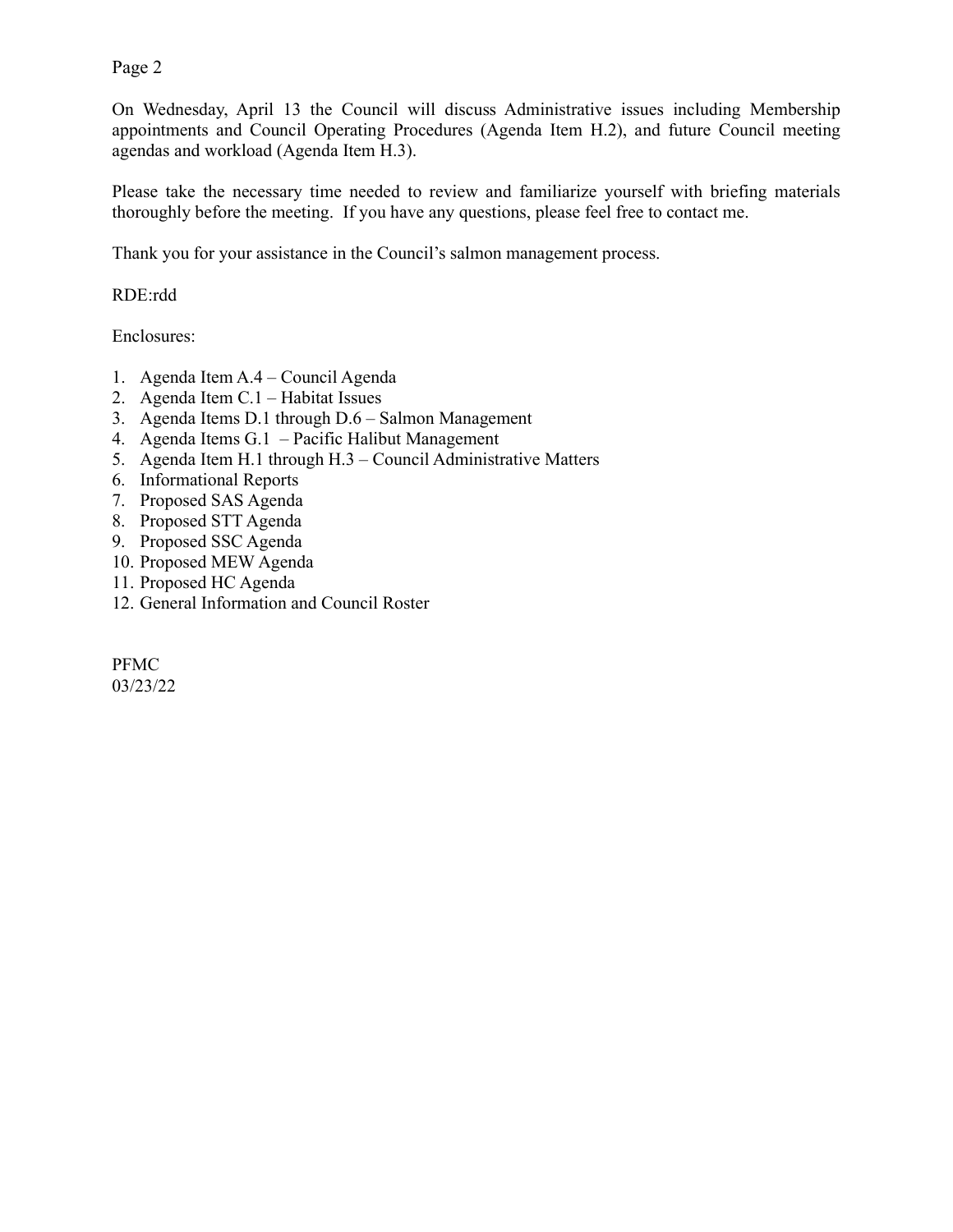

7700 NE Ambassador Place, Suite 101 Portland, OR 97220-1384 Phone 503-820-2280 | Toll free 866-806-7204 | Fax 503-820-2299 | www.pcouncil.org Marc Gorelnik, Chair | Merrick J. Burden, Executive Director

## **MEMORANDUM**

DATE: March 25, 2022

TO: Scientific and Statistical Committee

FROM: John DeVore, Staff Officer

SUBJECT: April 2022 Council Meeting Materials

The Pacific Fishery Management Council (Council) will conduct a hybrid meeting April 7-13 from Seattle, Washington. The Scientific and Statistical Committee (SSC) will meet **online** on Thursday, April 7 and Friday, April 8, starting at 8 a.m. each day. Your meeting materials are enclosed.

Instructions for how to connect to Council and Advisory Body meetings will be posted on the Council's April 2022 Meeting webpage prior to the first day of the meeting. Upon entering the meeting, please modify your entry on the participant list to reflect your full identification (full name and affiliation). This additional information helps participants identify speakers in the webinar. It is recommended that you use a computer headset to listen to the meeting, but you may use your telephone for the audio-only portion of the meeting.

## Council Administrative Matters

The SSC will review the nomination of Dr. Brittany Schwartzkopf, National Marine Fisheries Service (NMFS) Southwest Fisheries Science Center (SWFSC), to replace Dr. Kevin Hill, SWFSC, on the Coastal Pelagic Species Management Team (CPSMT). Additionally, the SSC will review the nomination of Ms. Taylor Debevec, NMFS West Coast Region, to replace Mr. Joshua Lindsay on the CPSMT. The SSC will also review the nomination of Ms. Emily Shallow, Oregon Department of Fish and Wildlife (ODFW), to fill the vacant ODFW seat on the Model Evaluation Workgroup (MEW).

The SSC will review a final draft of the West Coast framework for determining best scientific information available and report their recommendations under Agenda Item H.1.

The SSC will discuss future workload planning matters and will report to the Council on their plans under Agenda Item H.3.